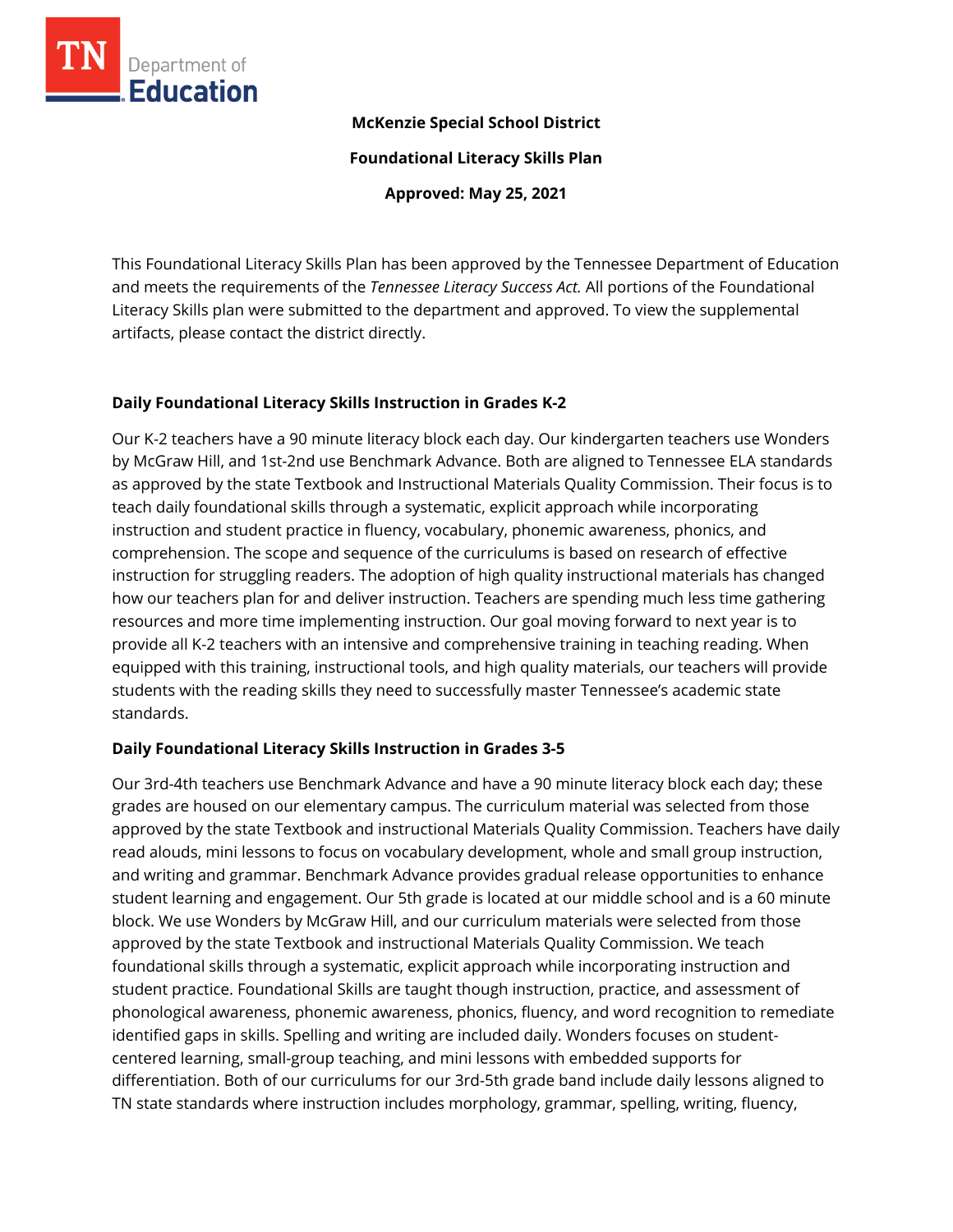Department of Education

vocabulary, and comprehension. Although the daily schedule is not the same each day, all daily instruction includes components for knowledge-building (to build and improve the ability to comprehend complex texts and apply that knowledge as they listen, read, write, think, and speak). Our teachers include daily practice with read alouds and silent reading for grade-level and challenging texts. They implement daily activities for building comprehension skills that include but aren't limited to summarizing the text with a partner, writing in response to an essay question while citing text-based evidence, unpacking difficult vocabulary through the use of context clues, and engaging in group discussions through higher-level questions. Our improvement focus for next year is improving our implementation of high quality materials. This was our first year with our newly adopted materials, and we plan to provide intensive professional development focused on integrated literacy instruction.

## **Approved Instructional Materials for Grades K-2**

Benchmark - K-5 Advance

## **Approved Instructional Materials for Grades 3-5**

McGraw Hill - K-5 Wonders

### **Additional Information about Instructional Materials**

I could only choose one answer above, so our district uses:

K - Wonders

1-4 Benchmark Advance

5 - Wonders

# **Universal Reading Screener for Grades K-5. This screener complies with RTI<sup>2</sup>and Say Dyslexia requirements.**

Aims Web Plus

#### **Intervention Structure and Supports**

We administer universal screeners to all students using Aimsweb Plus. For students scoring lower than the 25th percentile in reading subtests, we go a step further and administer survey level assessments, the PASS and PWRS, so we are able to drill down and find the student's specific area(s) of deficit. Based off these assessments, students are placed in intervention classes and provided with instruction in their deficit area(s).

Some of the intervention pieces we use with our students include Sounds Sensible and SPIRE, Read Naturally, and Reading Rewards. We've also just trained our interventionists in a week long comprehensive Orton Gillingham training. Our short-term goal is to train all intervention assistants during the late spring 2021/early fall 2021.

Progress monitoring in all schools takes place bi-weekly. School-level data teams consisting of the administrator, classroom teacher, interventionist, and EL Teacher (if needed) meet every 4-5 weeks and review each student's progress monitoring data and any other data deemed necessary to make